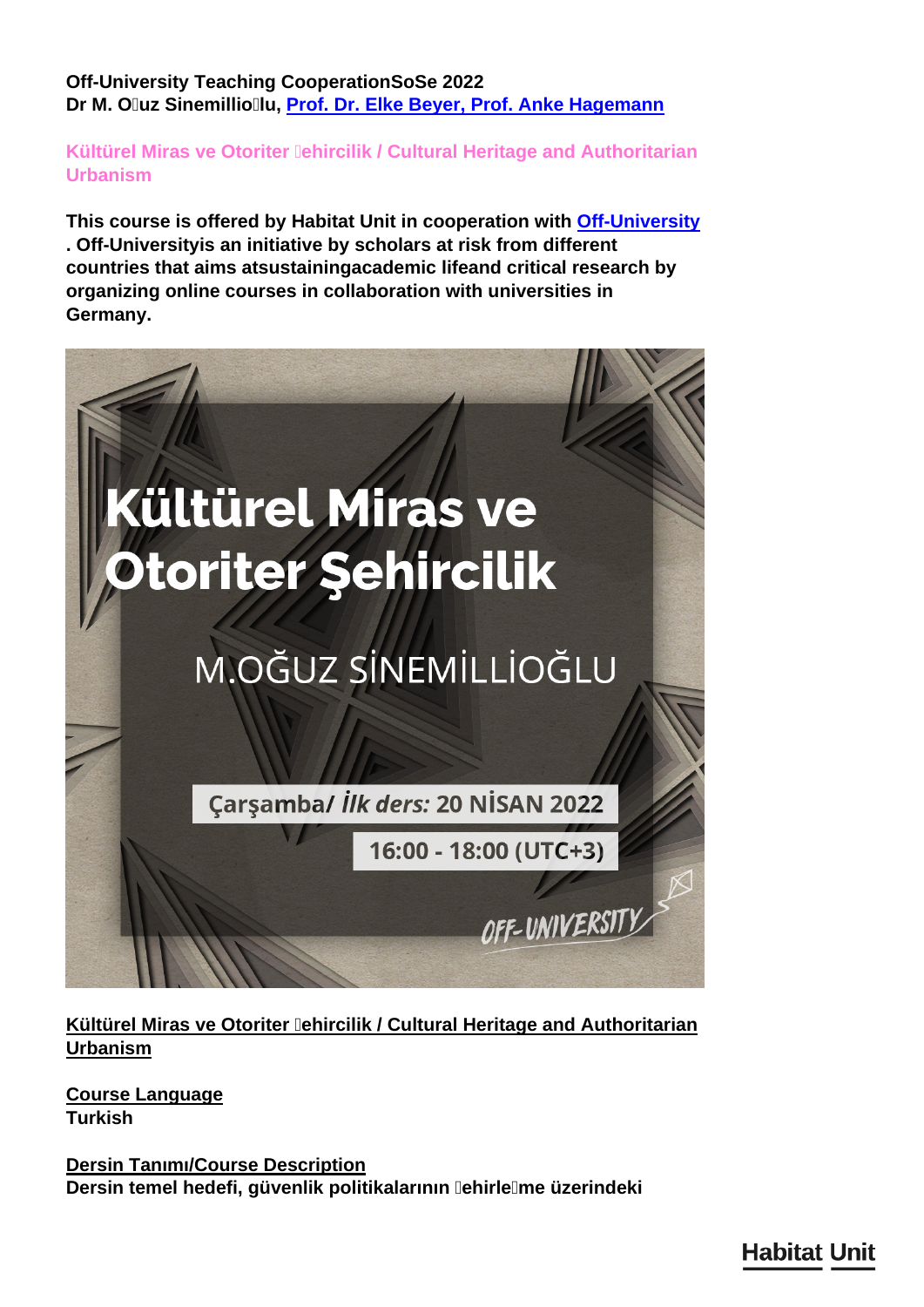**etkilerini incelemek ve güvenlik politikalarının DehirleDme sürecinde kent** lehine denetlenebilirlili üzerine tartılmalar yapmak.

**Şehirleşme, yaşam ve üretim alanı olması nedeniyle güvenlik ve yönetimde çok belirleyici bir unsur olarak öne çıkmaktadır. Ülkelerin** yönetim **lekilleri (parlamanter sistem, balkanlık vb)** ve yalamıl oldukları **sorunlar (etnik, coğrafi ve ekonomik) kentlerin planlanması ve bu planların uygulanması konusunda alınan kararlara da direkt etki etmektedir. Dönem boyunca, genel şehircilik ilkeleri, kent kültürünün olulum süreci, kültürel mirasın lehirlelme sürecindeki önemi, kentlerin güvenliği ve güvenlik politikalarının uygulanması sürecinde kültürel mirasın korunmasında yaşanan handikaplar ve önceliklerin** belirlenmesinde ya**lanan sürec ele alınacaktır**.

**Ülkelerin, şehirleşme politikaları ve yönetim şekilleri, bir taraftan kültürel zenginliklerini korumayı hedeflerken diğer taraftan güvenlik sorunsalı birçok çelişki üretmektedir.**

**Bu derste, güvenlik politikalarının kültürel mirası korumaya engel olmaması gerektiği varsayımıyla şehircilik tarihi, uygulamaları ve çözüm önerileri değerlendirilecek; yaşanan çelişkiler Diyarbakır örneği üzerinden irdelenecektir.**

**The aim of this course is to analyze security policies in Cultural Heritage areas with the Case of the City of Diyarbakir.**

**Cultural Heritage is a well-known and accepted topic around the world, though the attention and policies of conservation are quite different. Generally, it can be said that in most of the developed countries there is a full conservation policy while there is a lack of conservation in developing countries. Developing countries' conservation policies are mainly surrounded by a strict cultural background of governing bodies and the availability of tourism. Moreover, security policies put in danger the conservation of cultural heritage .**

**We will try to analyze and find any clues for future city management decisions in the case of Suriçi, Diyarbakır.**

**Image: KMOS catalogue © Off-University**

**-**

**For more information, please visit [Off-University website](https://off-university.com/en-US/Lesson/Detail/commons-and-learning-to-live-together?i=1114).**

**Course Information**

**Seminar 6 ECTS + 3 ECTS**

**Teaching Day Wednesdays 15:00 – 17:00 CEST**

**First meeting April 20th, 15:00 CEST**